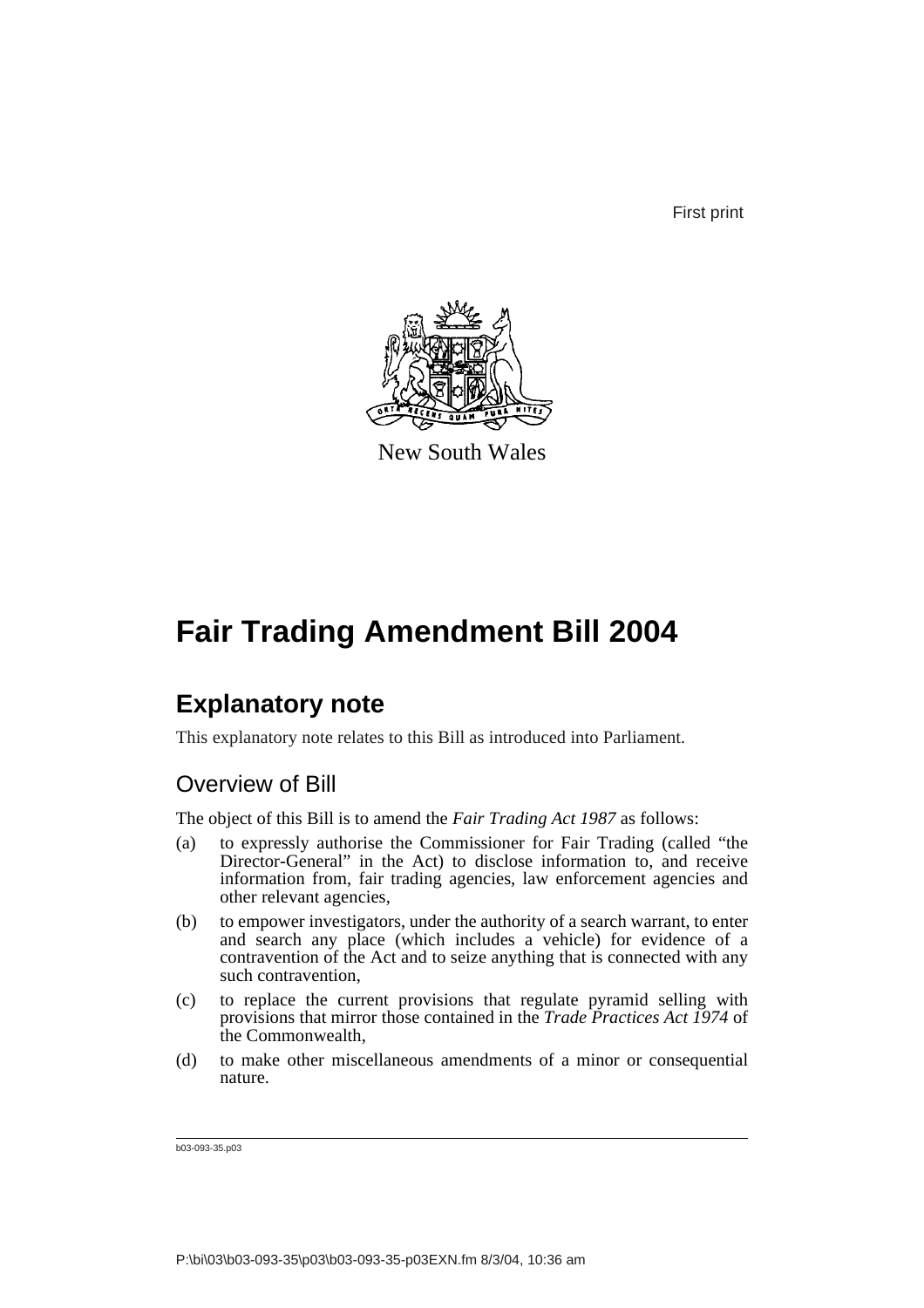Explanatory note

### Outline of provisions

**Clause 1** sets out the name (also called the short title) of the proposed Act.

**Clause 2** provides for the commencement of the proposed Act on a day or days to be appointed by proclamation.

**Clause 3** is a formal provision that gives effect to the amendments to the *Fair Trading Act 1987* set out in Schedule 1.

**Clause 4** is a formal provision that gives effect to the amendments to other Acts in Schedule 2.

# **Schedule 1 Amendment of Fair Trading Act 1987**

### **Exchange of information with other agencies**

**Schedule 1 [1]** expressly authorises the Director-General to disclose information to, and receive information from, other fair trading agencies and law enforcement agencies in Australia and overseas as well as certain agencies that exercise functions with respect to matters affecting the interests of consumers. The information that may be the subject of an information sharing arrangement under proposed section 9A will be limited to certain matters (such as investigations, law enforcement or complaints) that relate to the functions of the Director-General or other agency concerned.

### **Powers of entry, search and seizure under search warrant**

At present, section 19 of the Act empowers an investigator to enter any place or land where goods are manufactured, prepared or supplied (or where services are supplied or arranged) and exercise certain powers such as taking goods for which the investigator pays a fair price. Section 19 also presently empowers an investigator, with the written authority of the Director-General, to enter certain premises and to inspect, and make copies of or take extracts from, documents evidencing conduct in contravention of the Act.

In addition to these existing powers of entry and inspection, **Schedule 1 [3]** will empower an investigator, under the authority of a search warrant, to enter and search any place (which will include a vehicle, vessel or aircraft for the purposes of the proposed section 19A) and seize anything that the investigator believes on reasonable grounds is connected with a contravention of a provision of the Act. Provision is made for the return of anything seized that is not required as evidence in proceedings for an offence.

Explanatory note page 2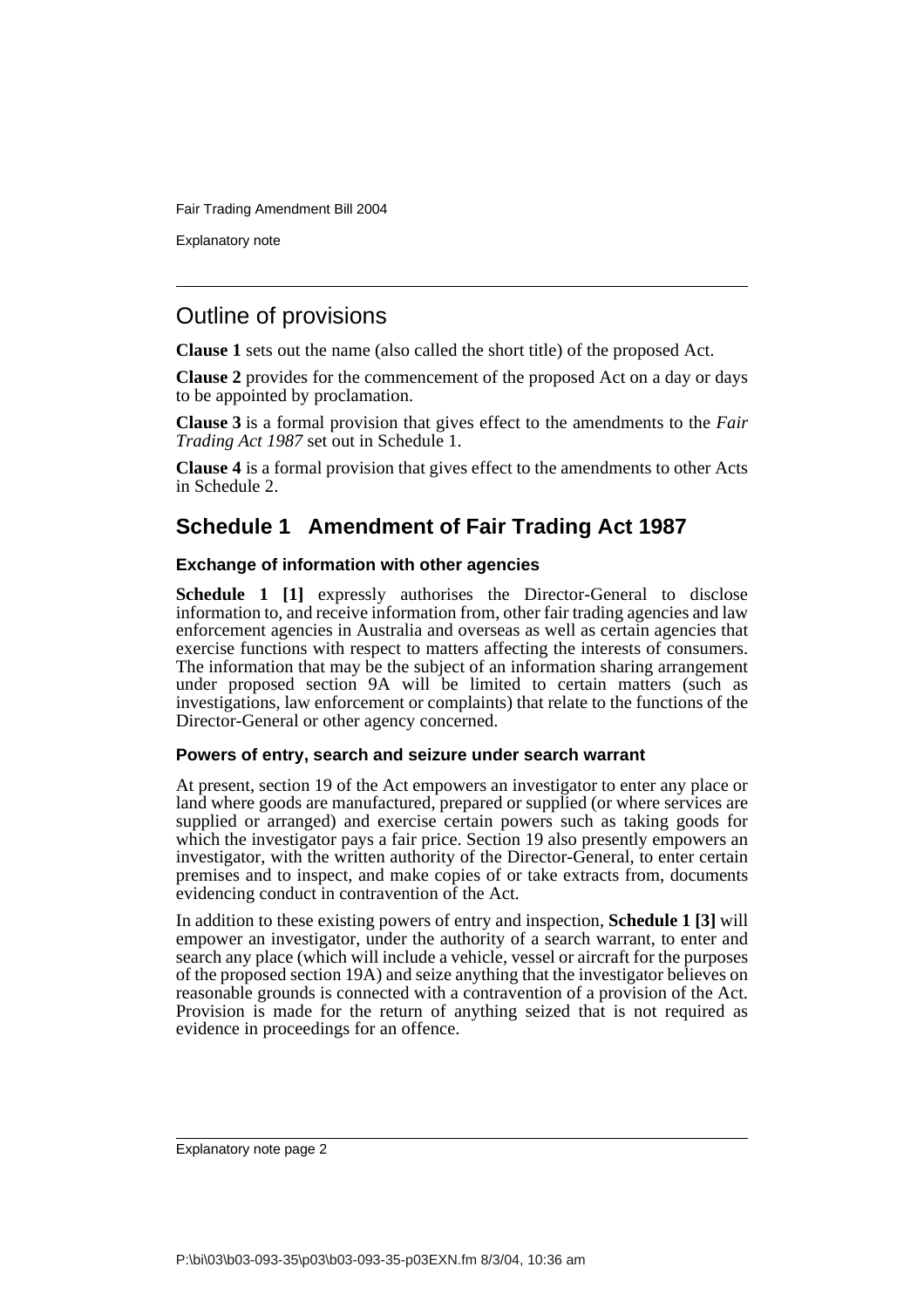Explanatory note

**Schedule 1** [2] is a consequential amendment that requires an investigator who is exercising powers under a search warrant issued under proposed section 19A to show his or her identification as an investigator if required to do so.

### **Prohibition on pyramid selling**

Pyramid selling is a sales scheme that concentrates on recruiting new sales people into the scheme rather than selling products. At present, section 56 of the Act prohibits certain pyramid selling schemes. The *Trade Practices Act 1974* of the Commonwealth was amended in 2002 to include new provisions in relation to pyramid selling.

**Schedule 1 [4]** omits section 56, and in its place, **Schedule 1 [5]** inserts proposed Part 5D which contains provisions that mirror the Commonwealth's new pyramid selling provisions. **Schedule 1 [6] and [7]** make consequential amendments.

### **Miscellaneous amendments**

**Schedule 1 [8]** restates the defences provided by section 71 (1) (a) and (b) of the Act to exclude certain information (namely, information in the nature of legal advice on the legal consequences of conduct) from the type of information to which the defence applies. As a result of the amendment, which is in keeping with recent amendments to the corresponding provisions of the *Trade Practices Act 1974* of the Commonwealth, the defence will be restricted to a reasonable mistake of fact, including a mistake of fact (not law) caused by reasonable reliance on information supplied by another person. **Schedule 1 [9]** is a consequential amendment.

**Schedule 1 [10]** inserts savings and transitional provisions consequent on the enactment of the proposed Act.

**Schedule 1 [11]** inserts a power to make savings and transitional regulations consequent on the enactment of the proposed Act.

### **Schedule 2 Amendment of other Acts**

**Schedule 2** amends certain legislation in connection with the search warrant power to be inserted by Schedule 1 [3] to the proposed Act.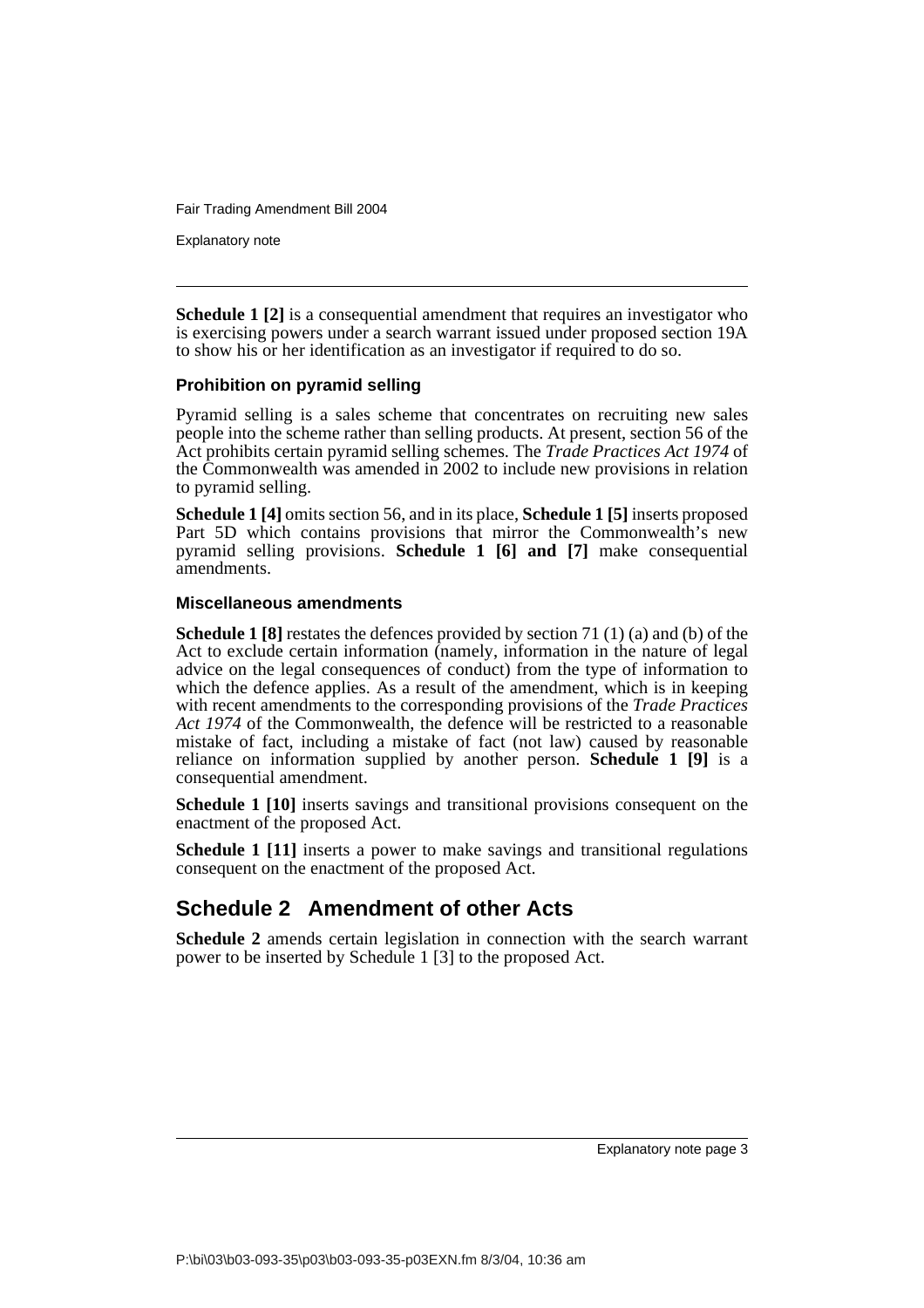Explanatory note

Explanatory note page 4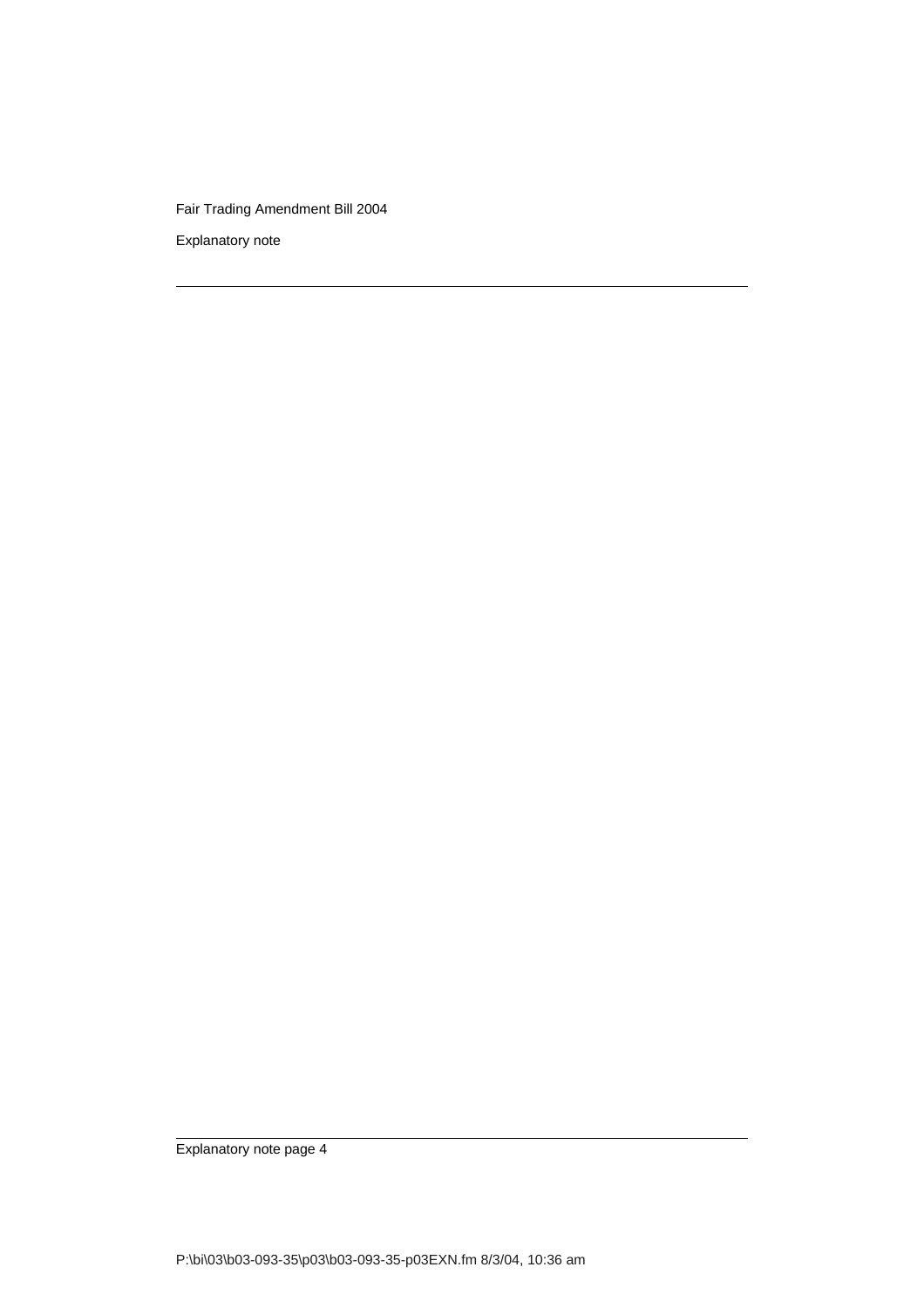First print



New South Wales

# **Fair Trading Amendment Bill 2004**

# **Contents**

|    |                                               | Page |
|----|-----------------------------------------------|------|
| 1  | Name of Act                                   |      |
| 2. | Commencement                                  |      |
| 3  | Amendment of Fair Trading Act 1987 No 68      |      |
|    | 4 Amendment of other Acts                     | 2    |
|    | Schedule 1 Amendment of Fair Trading Act 1987 |      |
|    | Schedule 2 Amendment of other Acts            | 10   |

b03-093-35.p03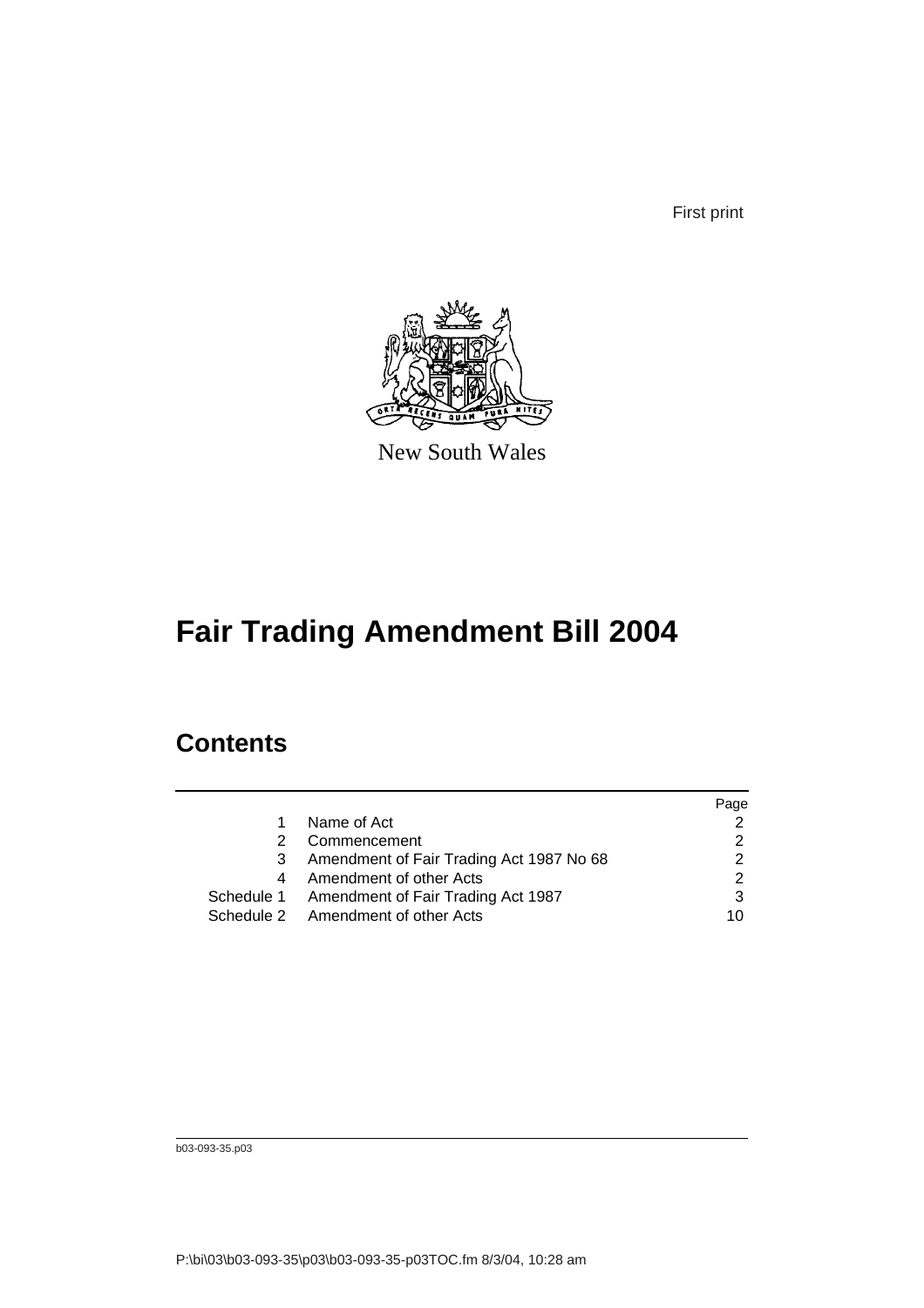**Contents** 

Page

Contents page 2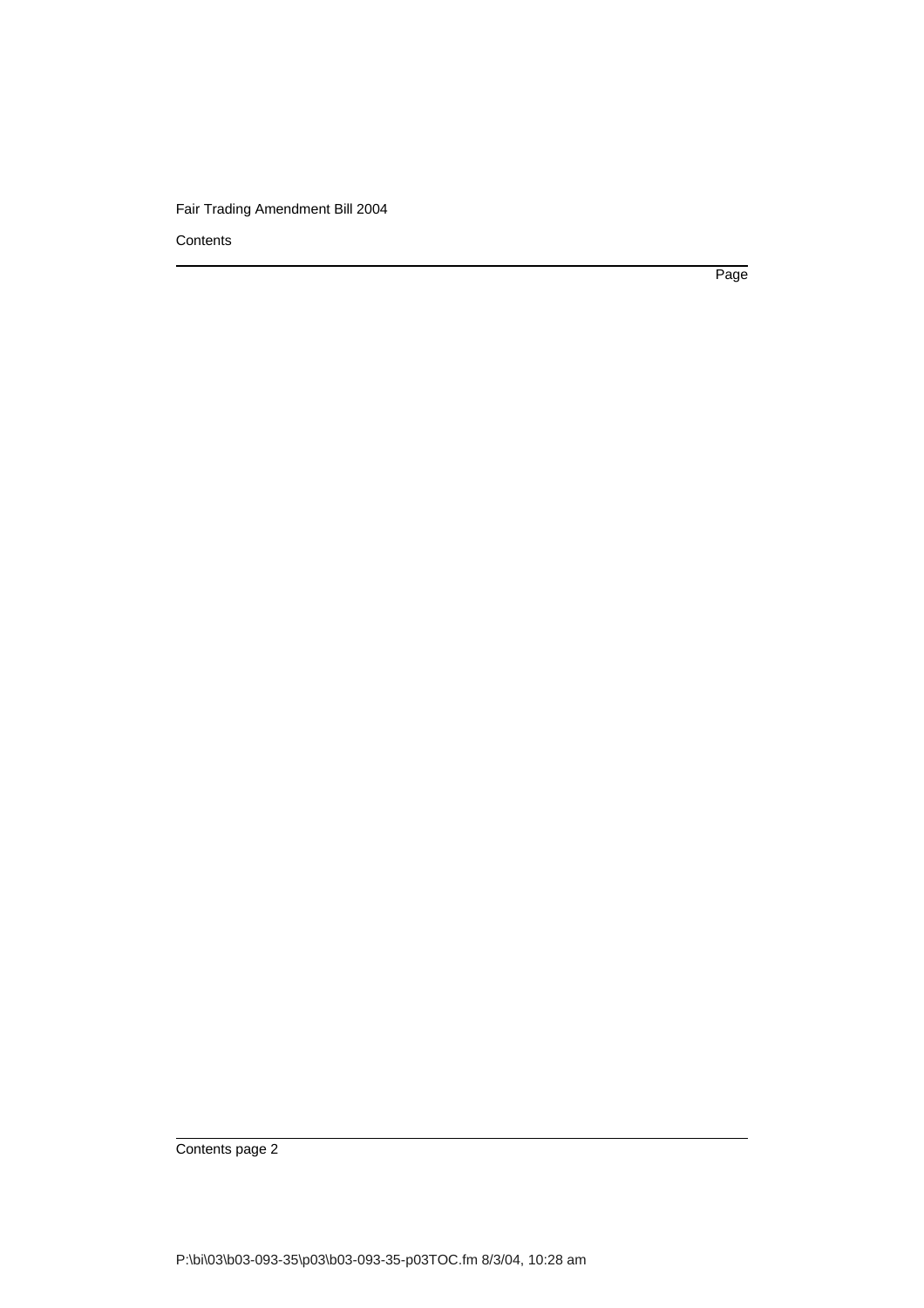

New South Wales

# **Fair Trading Amendment Bill 2004**

No , 2004

### **A Bill for**

An Act to amend the *Fair Trading Act 1987* to make further provision with respect to the powers of investigators, the exchange of information and the regulation of pyramid selling schemes; and for other purposes.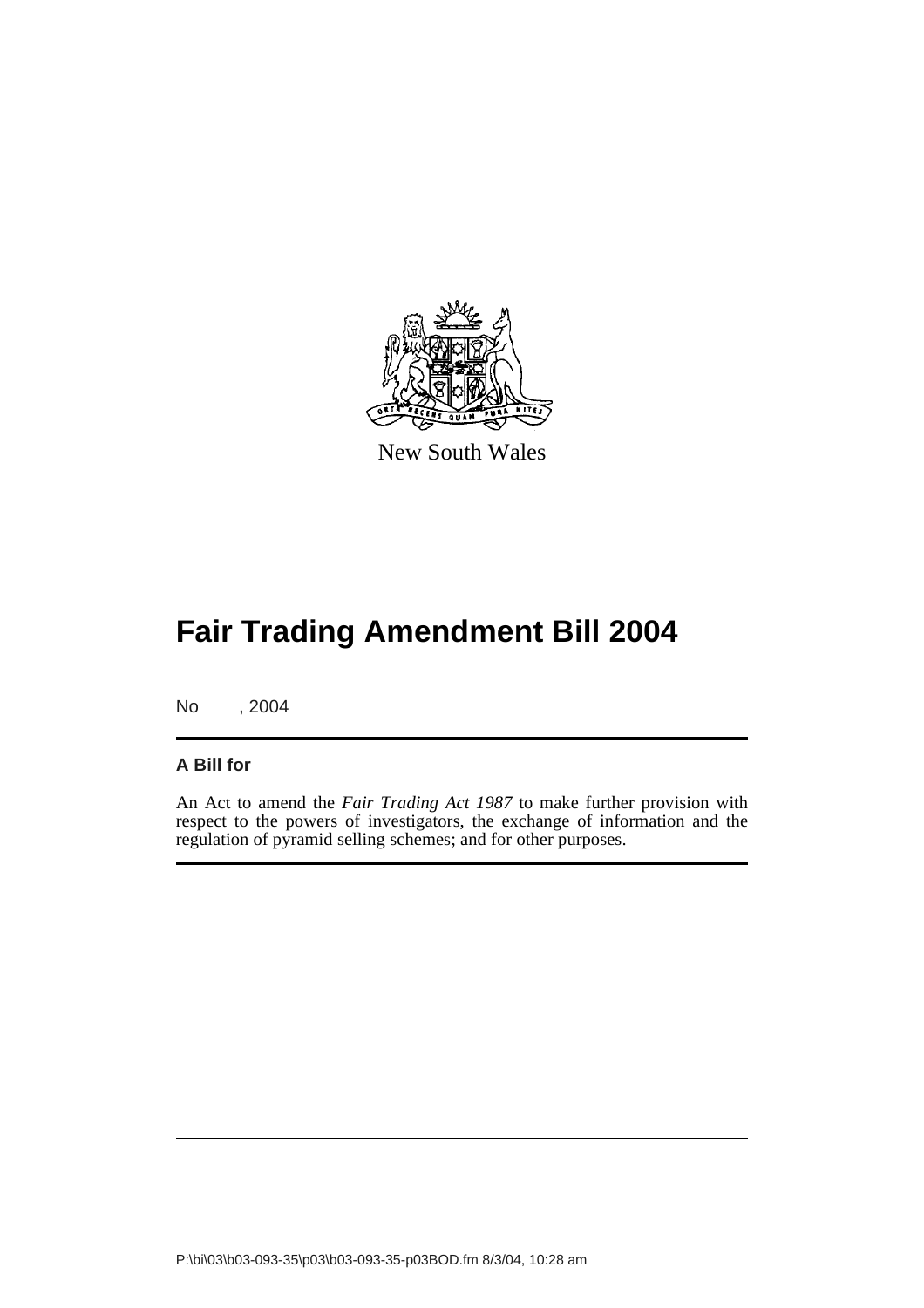|              | The Legislature of New South Wales enacts:                                  |                |
|--------------|-----------------------------------------------------------------------------|----------------|
| 1            | <b>Name of Act</b>                                                          | $\overline{2}$ |
|              | This Act is the Fair Trading Amendment Act 2004.                            | 3              |
| $\mathbf{2}$ | <b>Commencement</b>                                                         | 4              |
|              | This Act commences on a day or days to be appointed by<br>proclamation.     | 5<br>6         |
| 3            | Amendment of Fair Trading Act 1987 No 68                                    | $\overline{7}$ |
|              | The Fair Trading Act 1987 is amended as set out in Schedule 1.              | 8              |
| 4            | <b>Amendment of other Acts</b>                                              | 9              |
|              | Each Act specified in Schedule 2 is amended as set out in that<br>Schedule. | 10<br>11       |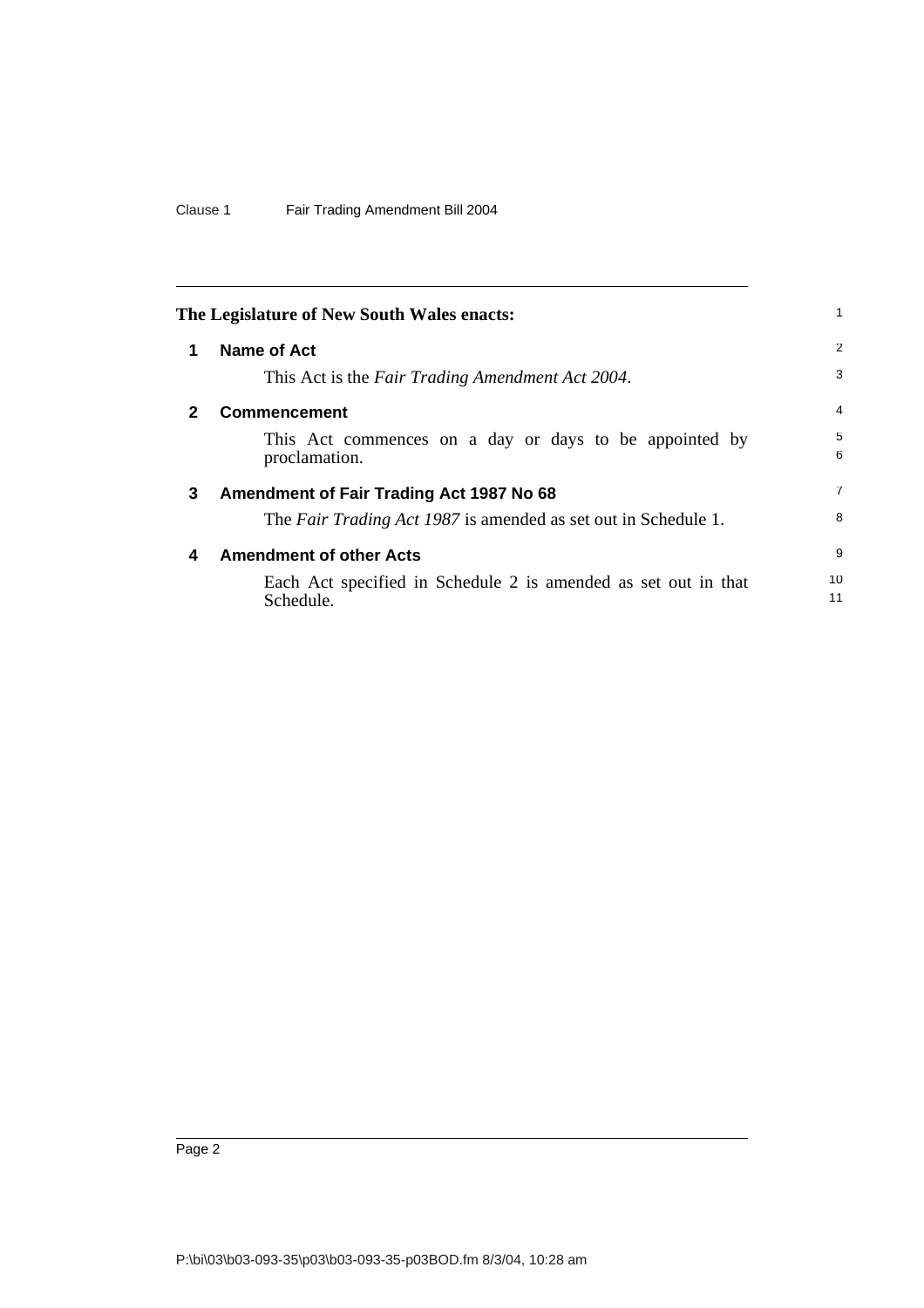$\ddot{\phantom{0}}$ 

Amendment of Fair Trading Act 1987 Schedule 1

|     |           |                   | <b>Schedule 1 Amendment of Fair Trading Act 1987</b><br>(Section 3)                                                                                                                                                                                                                                        | $\mathbf{1}$<br>2          |
|-----|-----------|-------------------|------------------------------------------------------------------------------------------------------------------------------------------------------------------------------------------------------------------------------------------------------------------------------------------------------------|----------------------------|
| [1] |           | <b>Section 9A</b> |                                                                                                                                                                                                                                                                                                            | 3                          |
|     |           |                   | Insert after section 9:                                                                                                                                                                                                                                                                                    | 4                          |
|     | <b>9A</b> |                   | <b>Exchange of information</b>                                                                                                                                                                                                                                                                             | 5                          |
|     |           | (1)               | The Director-General may enter into an arrangement (an<br><i>information sharing arrangement</i> ) with a relevant agency<br>for the purposes of sharing or exchanging information held by<br>the Director-General and the agency.                                                                         | 6<br>7<br>8<br>9           |
|     |           | (2)               | The information to which an information sharing arrangement<br>may relate is limited to the following:                                                                                                                                                                                                     | 10<br>11                   |
|     |           |                   | (a)<br>information<br>investigations,<br>law<br>concerning<br>enforcement, assessment of complaints, licensing or<br>disciplinary matters,                                                                                                                                                                 | 12<br>13<br>14             |
|     |           |                   | (b)<br>probity assessments and reference checks concerning<br>persons who provide, or propose to provide, goods or<br>services to consumers,                                                                                                                                                               | 15<br>16<br>17             |
|     |           |                   | any other information affecting the interests of<br>(c)<br>consumers.                                                                                                                                                                                                                                      | 18<br>19                   |
|     |           | (3)               | Under an information sharing arrangement, the Director-<br>General and the relevant agency are, despite any other Act or<br>law of the State, authorised:                                                                                                                                                  | 20<br>21<br>22             |
|     |           |                   | to request and receive information held by the other<br>(a)<br>party to the arrangement, and                                                                                                                                                                                                               | 23<br>24                   |
|     |           |                   | to disclose information to the other party,<br>(b)                                                                                                                                                                                                                                                         | 25                         |
|     |           |                   | but only to the extent that the information is reasonably<br>necessary to assist in the exercise of functions under this Act<br>(or any other Act administered by the Minister for Fair<br>Trading, whether solely or jointly with another Minister) or<br>the functions of the relevant agency concerned. | 26<br>27<br>28<br>29<br>30 |
|     |           | (4)               | The Director-General may also (whether as part of an<br>information sharing arrangement or otherwise):                                                                                                                                                                                                     | 31<br>32                   |
|     |           |                   | refer any matter (including any complaint) with respect<br>(a)<br>to fair trading or that affects the interests of consumers<br>to a fair trading agency or law enforcement agency, and                                                                                                                    | 33<br>34<br>35             |
|     |           |                   | receive any such matter from a fair trading agency or<br>(b)<br>law enforcement agency, and                                                                                                                                                                                                                | 36<br>37                   |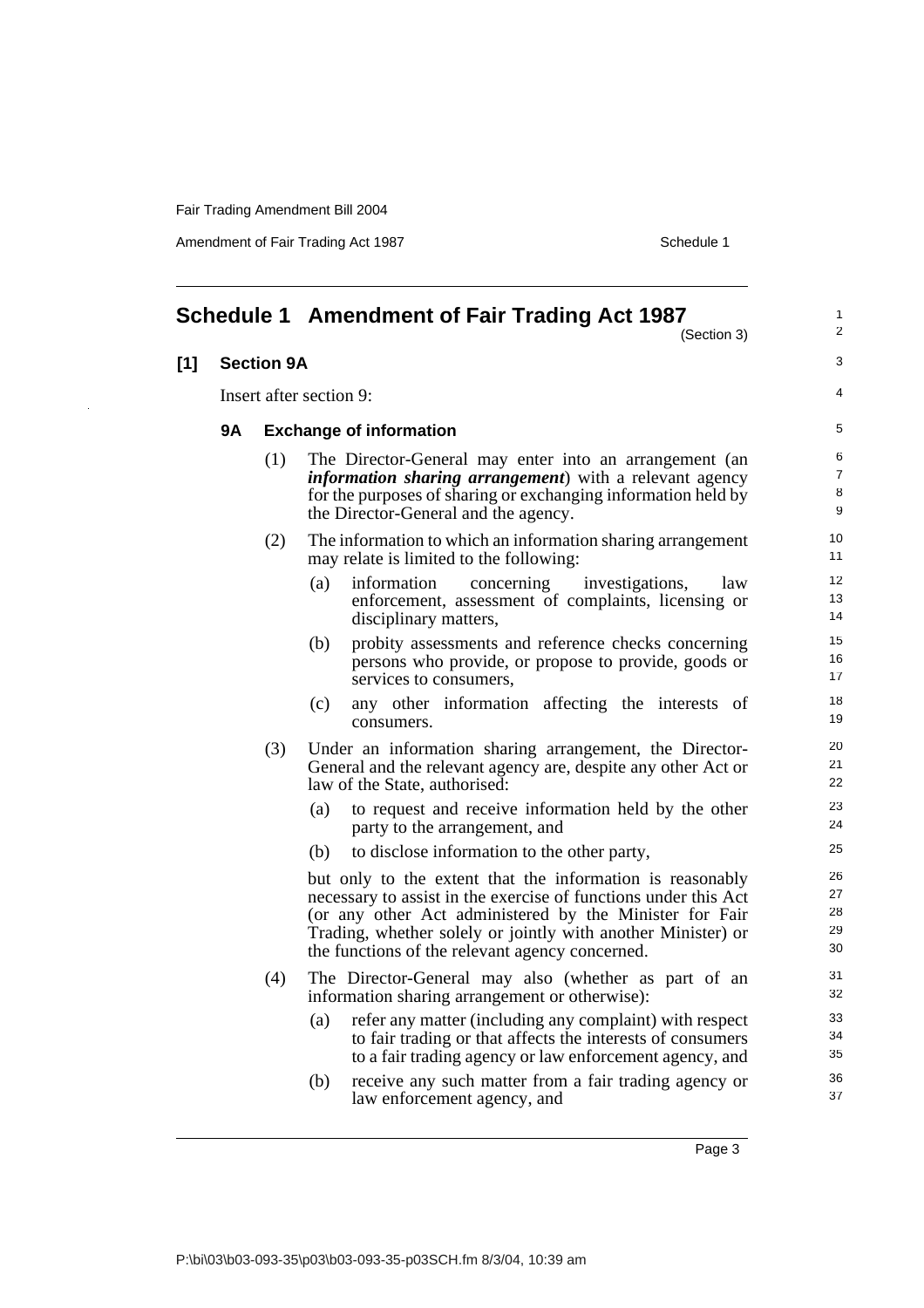|     | (c)      | conduct a joint investigation into any such matter with<br>a fair trading agency or law enforcement agency.                                                                                                                                        | 1<br>$\overline{2}$                |
|-----|----------|----------------------------------------------------------------------------------------------------------------------------------------------------------------------------------------------------------------------------------------------------|------------------------------------|
| (5) | General. | Any such fair trading agency or law enforcement agency is,<br>despite any other Act or law of the State, authorised to refer<br>such a matter to the Director-General or to conduct an<br>investigation into the matter jointly with the Director- | 3<br>4<br>5<br>6<br>$\overline{7}$ |
| (6) |          | This section does not limit:                                                                                                                                                                                                                       | 8                                  |
|     | (a)      | the functions that may be exercised by the Director-<br>General under section 9, or                                                                                                                                                                | 9<br>10                            |
|     | (b)      | the operation of any other Act under which a relevant<br>agency is authorised or required to disclose information<br>to another person or body.                                                                                                    | 11<br>12<br>13                     |
| (7) |          | In this section:                                                                                                                                                                                                                                   | 14                                 |
|     |          | <i>fair trading agency</i> means an agency of the State, or of the<br>Commonwealth, another State or Territory or an overseas<br>jurisdiction, that exercises functions under an enactment with<br>respect to fair trading.                        | 15<br>16<br>17<br>18               |
|     |          | <i>law enforcement agency means:</i>                                                                                                                                                                                                               | 19                                 |
|     | (a)      | NSW Police or the police force of another State or<br>Territory or of an overseas jurisdiction, or                                                                                                                                                 | 20<br>21                           |
|     | (b)      | the Australian Federal Police, or                                                                                                                                                                                                                  | 22                                 |
|     | (c)      | the New South Wales Crime Commission, or                                                                                                                                                                                                           | 23                                 |
|     | (d)      | the Australian Crime Commission, or                                                                                                                                                                                                                | 24                                 |
|     | (e)      | any other authority or person responsible for the<br>investigation or prosecution of offences against the<br>laws of the State or of the Commonwealth, another<br>State or Territory or an overseas jurisdiction.                                  | 25<br>26<br>27<br>28               |
|     |          | <i>relevant agency</i> means:                                                                                                                                                                                                                      | 29                                 |
|     | (a)      | a fair trading agency, or                                                                                                                                                                                                                          | 30                                 |
|     | (b)      | a law enforcement agency, or                                                                                                                                                                                                                       | 31                                 |
|     | (c)      | any other agency of the State or of the Commonwealth,<br>another State or Territory or an overseas jurisdiction, or                                                                                                                                | 32<br>33                           |
|     | (d)      | any other person or body that exercises functions, in the<br>public interest, that involve protecting the interests of<br>consumers.                                                                                                               | 34<br>35<br>36                     |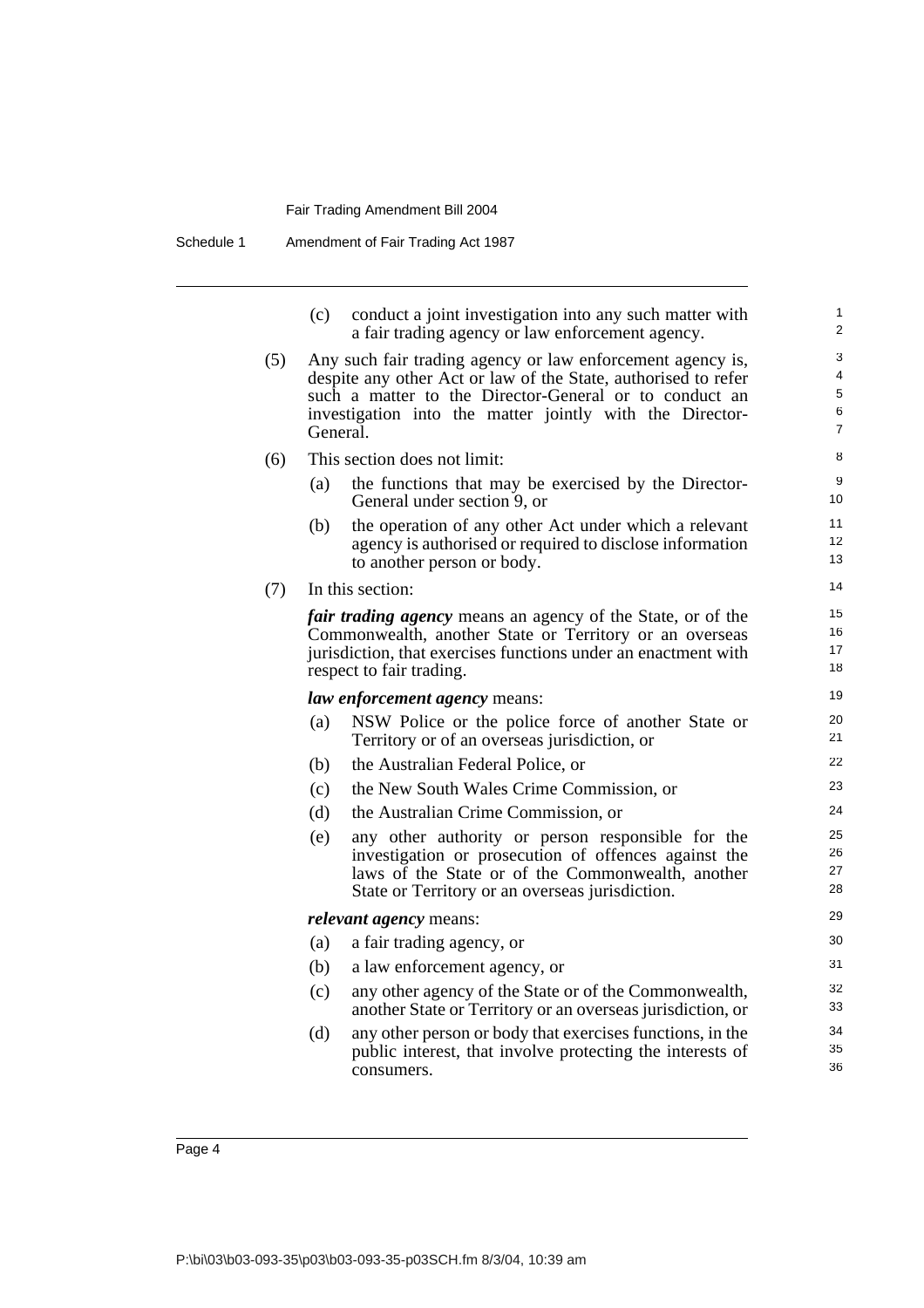Amendment of Fair Trading Act 1987 Schedule 1

| $[2]$ |     |                    | Section 18 Office and identification of investigator                                                                                                                                                                                        |
|-------|-----|--------------------|---------------------------------------------------------------------------------------------------------------------------------------------------------------------------------------------------------------------------------------------|
|       |     |                    | Insert ", $19A$ " after "section $19$ " in section $18(2)$ .                                                                                                                                                                                |
| $[3]$ |     | <b>Section 19A</b> |                                                                                                                                                                                                                                             |
|       |     |                    | Insert after section 19:                                                                                                                                                                                                                    |
|       | 19A |                    | Powers of search and seizure under search warrant                                                                                                                                                                                           |
|       |     | (1)                | In this section:                                                                                                                                                                                                                            |
|       |     |                    | <i>authorised justice</i> means an authorised justice within the<br>meaning of the Search Warrants Act 1985.                                                                                                                                |
|       |     |                    | <i>place</i> includes a vehicle, vessel or aircraft.                                                                                                                                                                                        |
|       |     | (2)                | An investigator may apply to an authorised justice for the<br>issue of a search warrant if the investigator believes on<br>reasonable grounds that there is evidence of a contravention<br>of a provision of this Act on any place or land. |
|       |     | (3)                | An authorised justice to whom such an application is made<br>may, if satisfied that there are reasonable grounds for doing<br>so, issue a search warrant authorising any investigator:                                                      |
|       |     |                    | to enter the place or land specified in the warrant, and<br>(a)                                                                                                                                                                             |
|       |     |                    | to search for evidence of a contravention of a provision<br>(b)<br>of this Act, and                                                                                                                                                         |
|       |     |                    | to exercise the powers of an investigator under<br>(c)<br>subsection $(4)$ .                                                                                                                                                                |
|       |     | (4)                | An investigator executing a search warrant issued under this<br>section may:                                                                                                                                                                |
|       |     |                    | examine anything (whether or not specified in the<br>(a)<br>warrant) that the investigator believes on reasonable<br>grounds may provide evidence of a contravention of a<br>provision of this Act, and                                     |
|       |     |                    | seize anything (whether or not specified in the warrant)<br>(b)<br>that the investigator believes on reasonable grounds is<br>connected with a contravention of a provision of this<br>Act.                                                 |
|       |     | (5)                | The power to seize anything that is connected with a<br>contravention of a provision of this Act includes a power to<br>anything that will provide evidence of the<br>seize<br>contravention.                                               |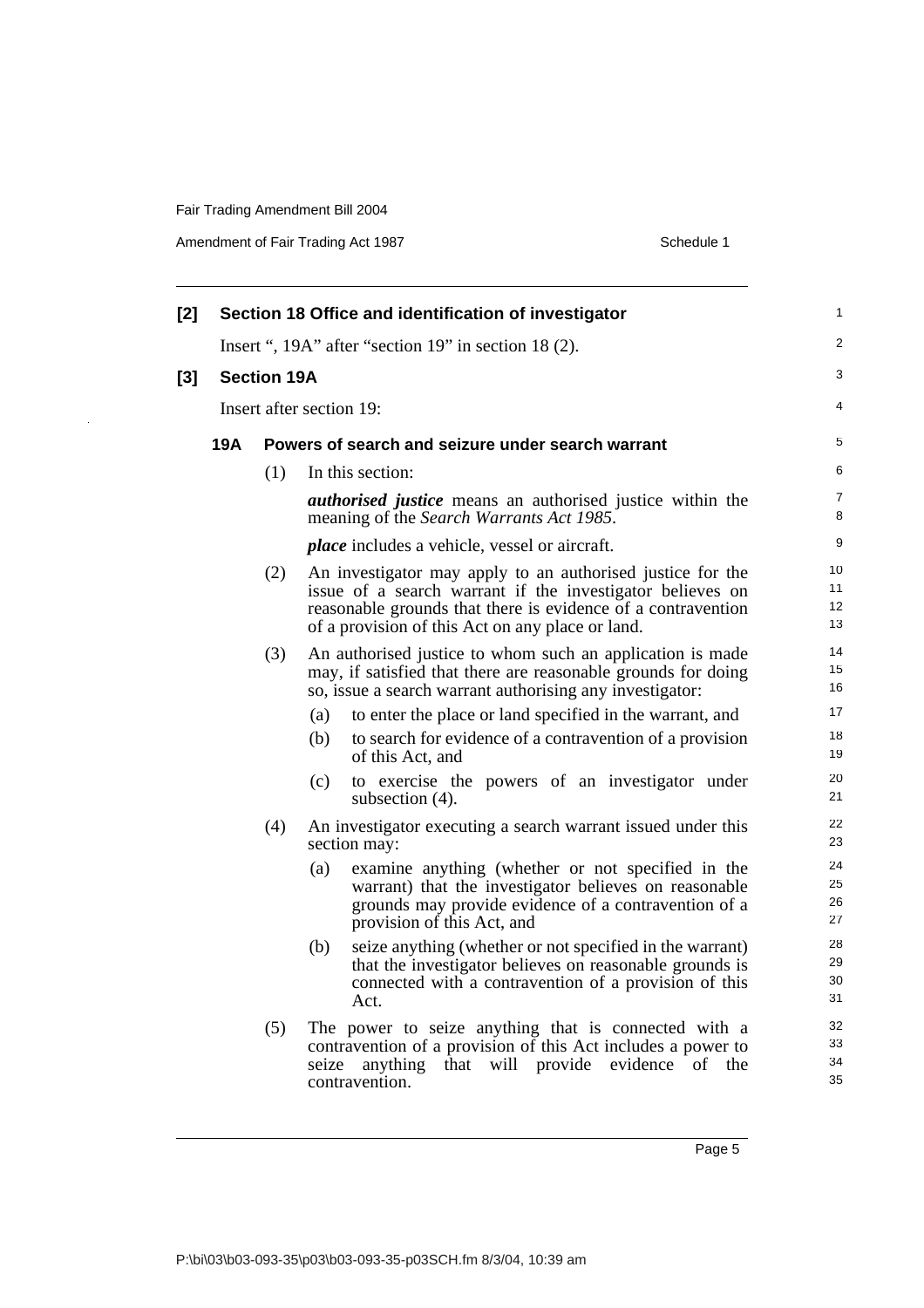| Schedule 1 | Amendment of Fair Trading Act 1987 |  |
|------------|------------------------------------|--|
|------------|------------------------------------|--|

|     |         | (6)               | Anything seized by an investigator under the authority of a<br>search warrant issued under this section must be returned to<br>the person who had lawful possession of the thing before it<br>was seized if its retention as evidence in proceedings for an<br>offence against this or any other Act is not required. | 1<br>$\overline{\mathbf{c}}$<br>3<br>4<br>5 |
|-----|---------|-------------------|-----------------------------------------------------------------------------------------------------------------------------------------------------------------------------------------------------------------------------------------------------------------------------------------------------------------------|---------------------------------------------|
|     |         | (7)               | Part 3 of the <i>Search Warrants Act 1985</i> applies to a search<br>warrant issued under this section.                                                                                                                                                                                                               | 6<br>7                                      |
|     |         | (8)               | Nothing in this section limits any of the other functions that<br>may be exercised by an investigator under this Division.                                                                                                                                                                                            | 8<br>9                                      |
| [4] |         |                   | Section 56 Pyramid selling etc                                                                                                                                                                                                                                                                                        | 10                                          |
|     |         | Omit the section. |                                                                                                                                                                                                                                                                                                                       | 11                                          |
| [5] | Part 5D |                   |                                                                                                                                                                                                                                                                                                                       | 12                                          |
|     |         |                   | Insert after Part 5C:                                                                                                                                                                                                                                                                                                 | 13                                          |
|     |         | Part 5D           | <b>Pyramid selling</b>                                                                                                                                                                                                                                                                                                | 14                                          |
|     | 60S     |                   | <b>Definitions</b>                                                                                                                                                                                                                                                                                                    | 15                                          |
|     |         |                   | In this Part:                                                                                                                                                                                                                                                                                                         | 16                                          |
|     |         |                   | new participant, in a pyramid selling scheme, includes a<br>person who has applied, or been invited, to participate in the<br>scheme.                                                                                                                                                                                 | 17<br>18<br>19                              |
|     |         |                   | <i>participant</i> in a pyramid selling scheme means a person who<br>participates in the scheme.                                                                                                                                                                                                                      | 20<br>21                                    |
|     |         |                   | <i>participate</i> in a pyramid selling scheme means:                                                                                                                                                                                                                                                                 | 22                                          |
|     |         |                   | establish or promote the scheme (whether alone or<br>(a)<br>together with another person), or                                                                                                                                                                                                                         | 23<br>24                                    |
|     |         |                   | take part in the scheme in any capacity (whether or not<br>(b)<br>as an employee or agent of a person who establishes or<br>promotes the scheme, or otherwise takes part in the<br>scheme).                                                                                                                           | 25<br>26<br>27<br>28                        |

 $\hat{\mathcal{A}}$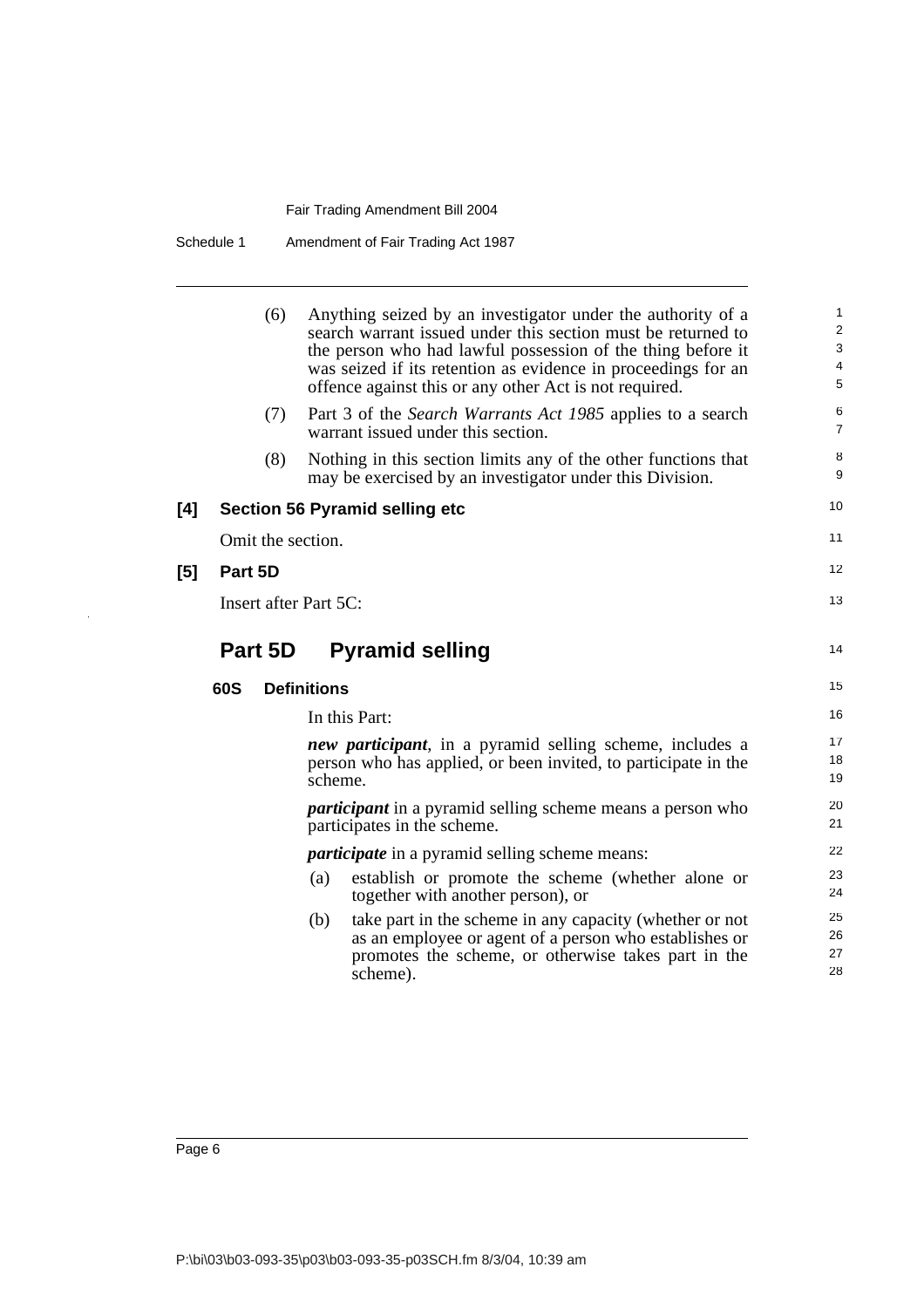Amendment of Fair Trading Act 1987 Schedule 1

*payment*, to a person or received by a person, means: (a) the provision of a financial or non-financial benefit to or for the benefit of the person, or (b) the provision of a financial or non-financial benefit partly to or for the benefit of the person, and partly to or for the benefit of someone else. *pyramid selling scheme*—see section 60T. **60T Meaning of "pyramid selling scheme"** (1) For the purposes of this Part, a *pyramid selling scheme* is a scheme that has both of the following characteristics: (a) to take part in the scheme, some or all new participants must make a payment (a *participation payment*) to another participant or participants in the scheme, (b) the participation payments are entirely or substantially induced by the prospect held out to new participants that they will be entitled to a payment (a *recruitment payment*) in relation to the introduction to the scheme of further new participants. (2) A scheme may be a pyramid selling scheme: (a) no matter who holds out to new participants the prospect of entitlement to recruitment payments, and (b) no matter who is to make recruitment payments to new participants, and (c) no matter who is to make introductions to the scheme of further new participants. (3) A scheme may be a pyramid selling scheme even if it has any or all of the following characteristics: (a) the participation payments may (or must) be made after the new participants begin to take part in the scheme, (b) making a participation payment is not the only requirement for taking part in the scheme, (c) the holding out of the prospect of entitlement to recruitment payments does not give any new participant a legally enforceable right, (d) arrangements for the scheme are not recorded in writing (whether entirely or partly), 1  $\mathfrak{p}$ 3 4 5 6 7 8 9 10 11 12 13 14 15 16 17 18 19 20 21 22 23 24 25 26 27 28 29 30 31 32 33 34 35 36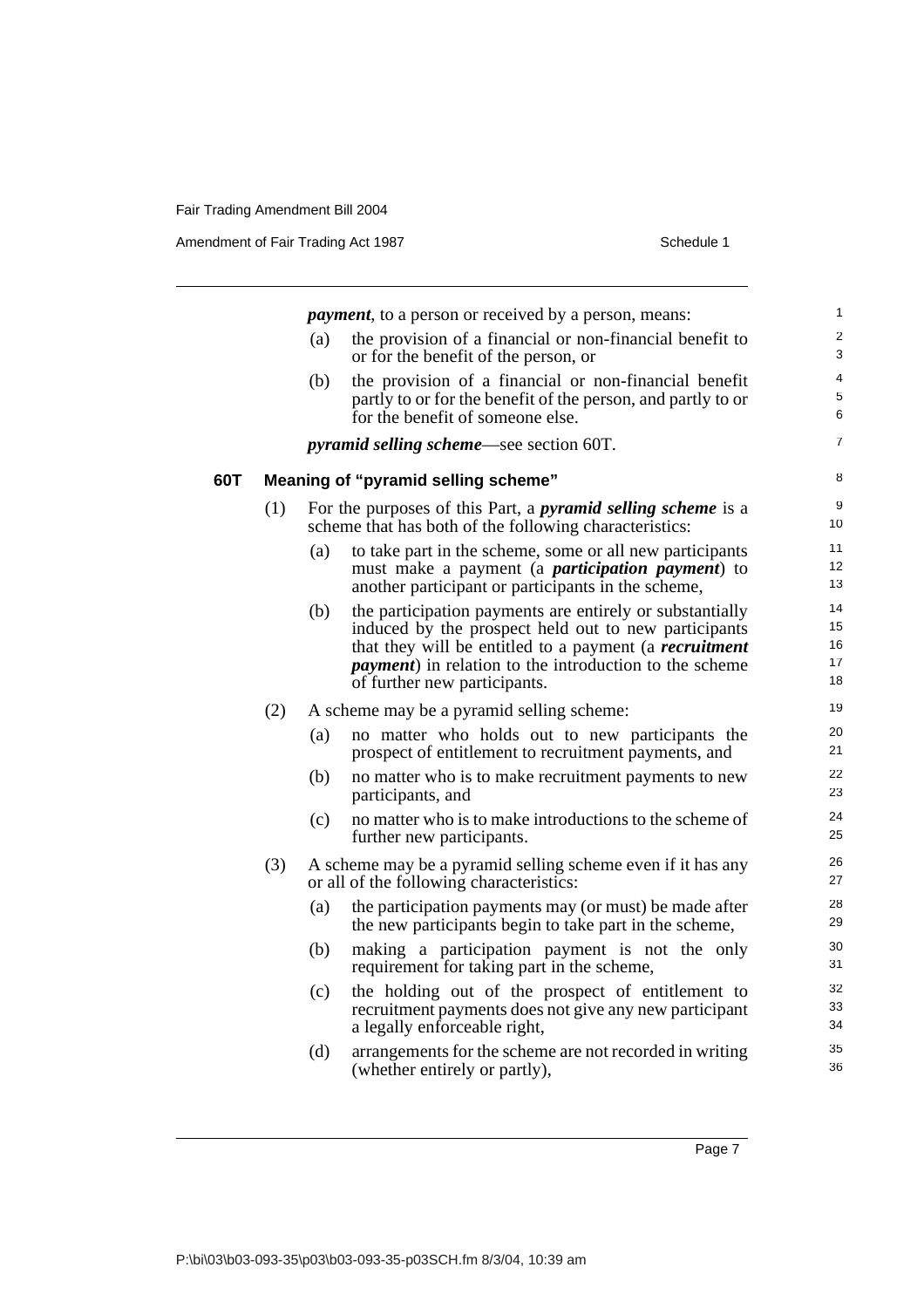| (e) | the scheme involves the marketing of goods or services |
|-----|--------------------------------------------------------|
|     | (or both).                                             |

27

28 29

30

- (4) In deciding whether a scheme that involves the marketing of goods or services (or both) is a pyramid selling scheme, a court may have regard to the following matters in working out whether participation payments under the scheme are entirely or substantially induced by the prospect held out to new participants of entitlement to recruitment payments:
	- (a) the extent to which the participation payments bear a reasonable relationship to the value of the goods or services that participants are entitled to be supplied under the scheme (as assessed, if appropriate, by reference to the price of comparable goods or services available elsewhere),
	- (b) the emphasis given in the promotion of the scheme to the entitlement of participants to the supply of goods and services by comparison with the emphasis given to their entitlement to recruitment payments.
- (5) Subsection (4) does not limit the matters to which the court may have regard in deciding whether participation payments are entirely or substantially induced by the prospect held out to new participants of entitlement to recruitment payments.

#### **60U Prohibition on participating in pyramid selling scheme**

- (1) A person must not participate in a pyramid selling scheme.
- (2) A person must not induce, or attempt to induce, a person to participate in a pyramid selling scheme.

# **[6] Sections 62 (6), 65 (1) (a), 66 (1) (a) (i), 67, 71 (1) and 72 (1)–(4)**

Insert ", 5D" after "5C" wherever occurring.

#### **[7] Sections 68 (1) and 69**

Omit "or 5C" wherever occurring. Insert instead ", 5C or 5D".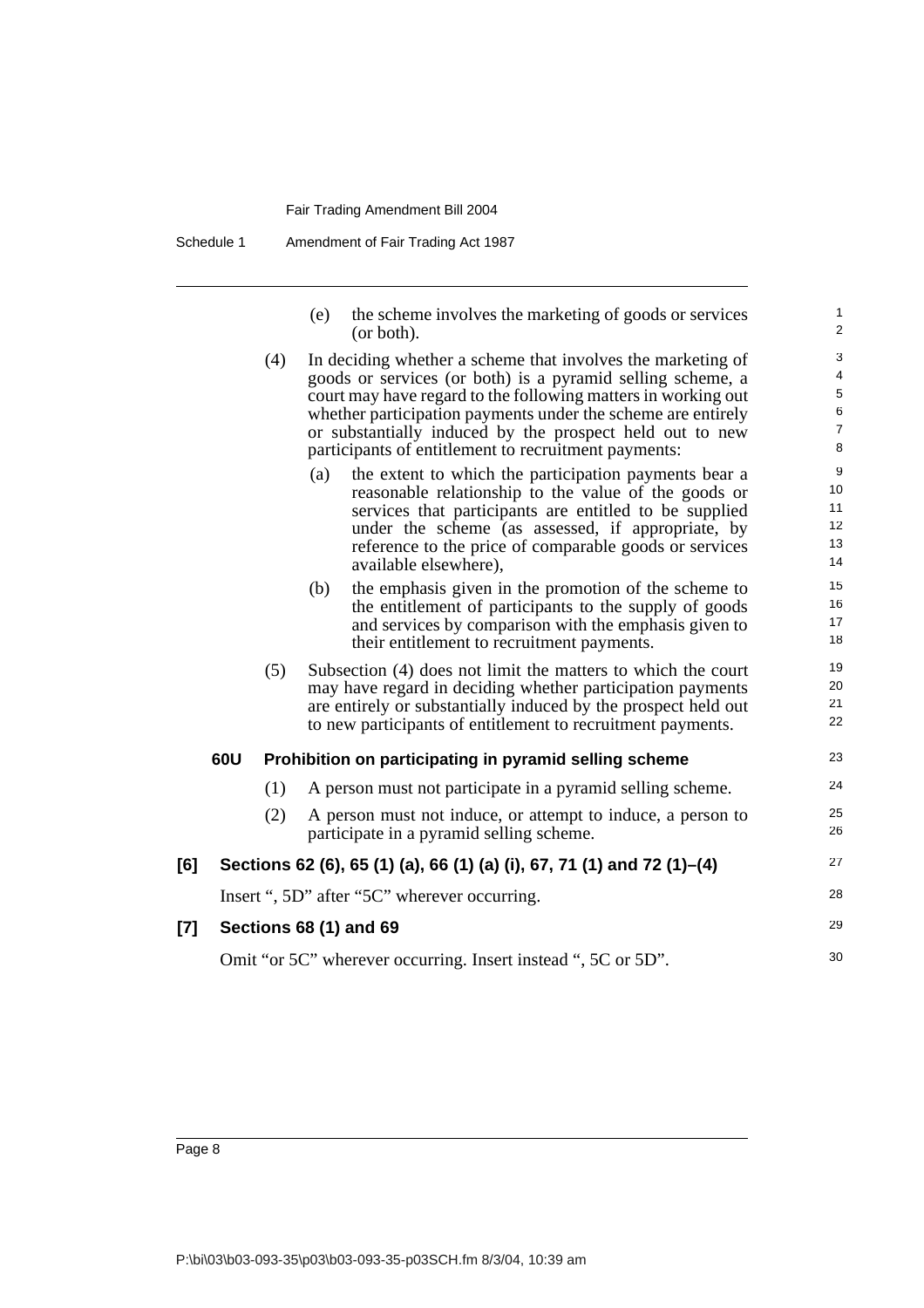l,

 $\frac{1}{2}$ 

 $\bar{\mathcal{A}}$ 

| Amendment of Fair Trading Act 1987 | Schedule 1 |
|------------------------------------|------------|
|                                    |            |

| [8]    |            |                       | <b>Section 71 Defences</b>                                                                                                                                                                                                                        | 1                     |
|--------|------------|-----------------------|---------------------------------------------------------------------------------------------------------------------------------------------------------------------------------------------------------------------------------------------------|-----------------------|
|        |            |                       | Omit section 71 $(1)$ $(a)$ and $(b)$ . Insert instead:                                                                                                                                                                                           | $\overline{2}$        |
|        |            |                       | that the contravention in respect of which the<br>(a)<br>proceedings were instituted was caused by a reasonable<br>mistake of fact, including a mistake of fact caused by<br>reasonable reliance on information supplied by another<br>person, or | 3<br>4<br>5<br>6<br>7 |
| [9]    |            | <b>Section 71 (2)</b> |                                                                                                                                                                                                                                                   | 8                     |
|        |            |                       | Omit " $(b)$ and $(c)$ ".                                                                                                                                                                                                                         | 9                     |
| $[10]$ |            |                       | <b>Schedule 5 Savings and transitional provisions</b>                                                                                                                                                                                             | 10                    |
|        |            |                       | Insert after clause 11D:                                                                                                                                                                                                                          | 11                    |
|        | <b>11E</b> |                       | <b>Fair Trading Amendment Act 2004</b>                                                                                                                                                                                                            | 12                    |
|        |            | (1)                   | In this clause, <i>amending Act</i> means the <i>Fair Trading</i><br>Amendment Act 2004.                                                                                                                                                          | 13<br>14              |
|        |            | (2)                   | Part 5D, as inserted by the amending Act, applies only to<br>conduct engaged in after the commencement of that Part.                                                                                                                              | 15<br>16              |
|        |            | (3)                   | Section 71 $(1)$ (a), as substituted by the amending Act, applies<br>only in relation to a contravention that occurs after the<br>commencement of that amendment.                                                                                 | 17<br>18<br>19        |
| [11]   |            |                       | Schedule 5, clause 12 (1)                                                                                                                                                                                                                         | 20                    |
|        |            |                       | Insert at the end of the subclause:                                                                                                                                                                                                               | 21                    |
|        |            |                       | Fair Trading Amendment Act 2004                                                                                                                                                                                                                   | 22                    |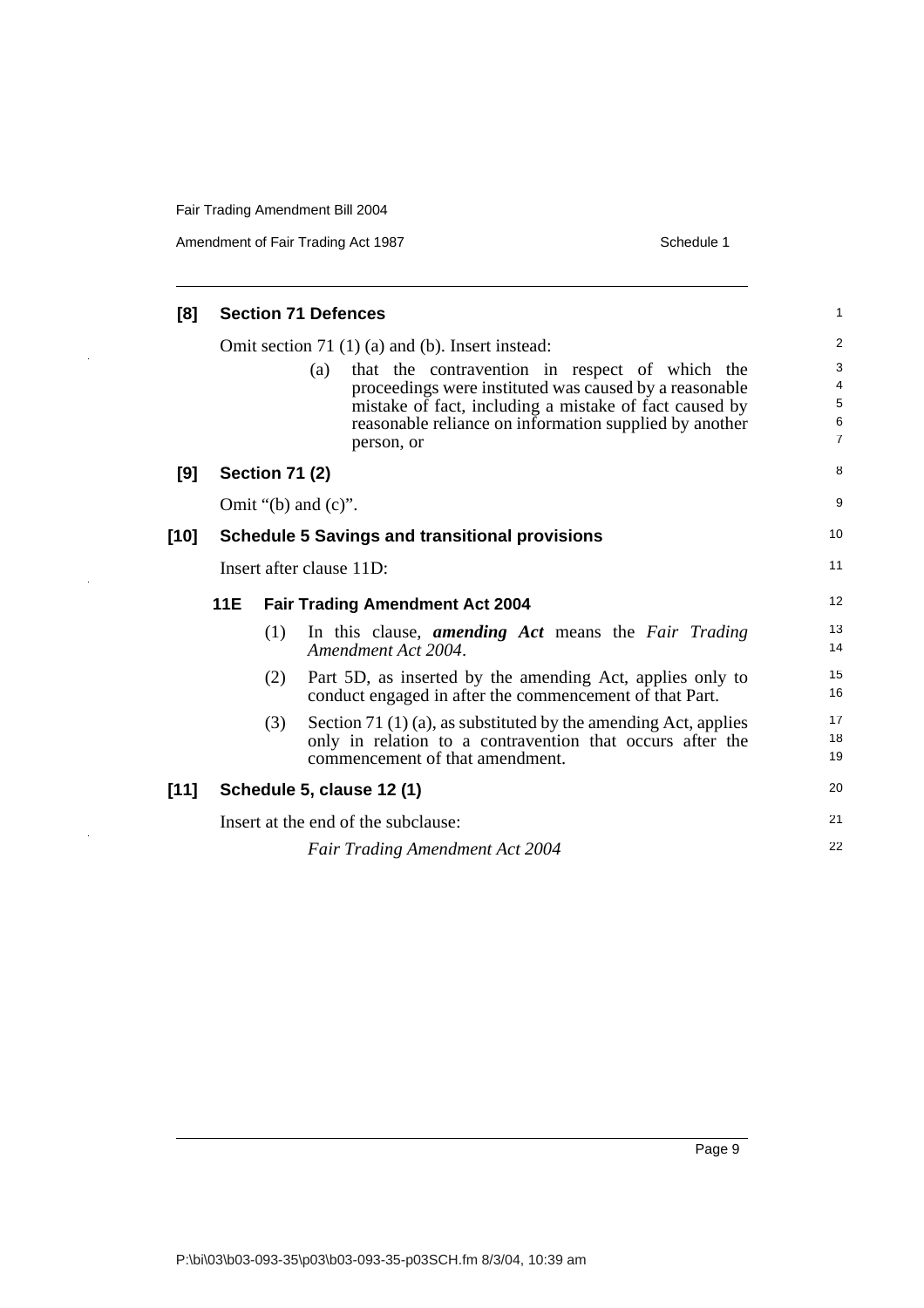|       |               | <b>Schedule 2 Amendment of other Acts</b><br>(Section 4)                                                            | 1<br>$\overline{2}$ |
|-------|---------------|---------------------------------------------------------------------------------------------------------------------|---------------------|
| 2.1   | <b>No 103</b> | Law Enforcement (Powers and Responsibilities) Act 2002                                                              | 3<br>$\overline{4}$ |
| [1]   |               | <b>Schedule 2 Search warrants under other Acts</b>                                                                  | 5                   |
|       |               | Insert in alphabetical order:                                                                                       | 6                   |
|       |               | Fair Trading Act 1987, section 19A                                                                                  | $\overline{7}$      |
| $[2]$ |               | Schedule 4 Amendments of other Acts and instrument                                                                  | 8                   |
|       |               | Insert after Schedule 4.33:                                                                                         | 9                   |
|       |               | 4.33A Fair Trading Act 1987 No 68                                                                                   | 10                  |
|       | $[1]$         | Section 19A Powers of search and seizure under search<br>warrant                                                    | 11<br>12            |
|       |               | Omit the definition of <i>authorised justice</i> from section 19A (1).                                              | 13                  |
|       |               | Insert instead:                                                                                                     | 14                  |
|       |               | <i>authorised officer</i> has the same meaning as in the Law<br>Enforcement (Powers and Responsibilities) Act 2002. | 15<br>16            |
|       | [2]           | Section 19A (2) and (3)                                                                                             | 17                  |
|       |               | Omit "authorised justice" wherever occurring.                                                                       | 18                  |
|       |               | Insert instead "authorised officer".                                                                                | 19                  |
|       | $[3]$         | Section 19A (7)                                                                                                     | 20                  |
|       |               | Omit "Part 3 of the Search Warrants Act 1985".                                                                      | 21                  |
|       |               | Insert instead "Division 4 of Part 5 of the Law Enforcement (Powers<br>and Responsibilities) Act 2002".             | 22<br>23            |
|       |               |                                                                                                                     |                     |

i.

l,